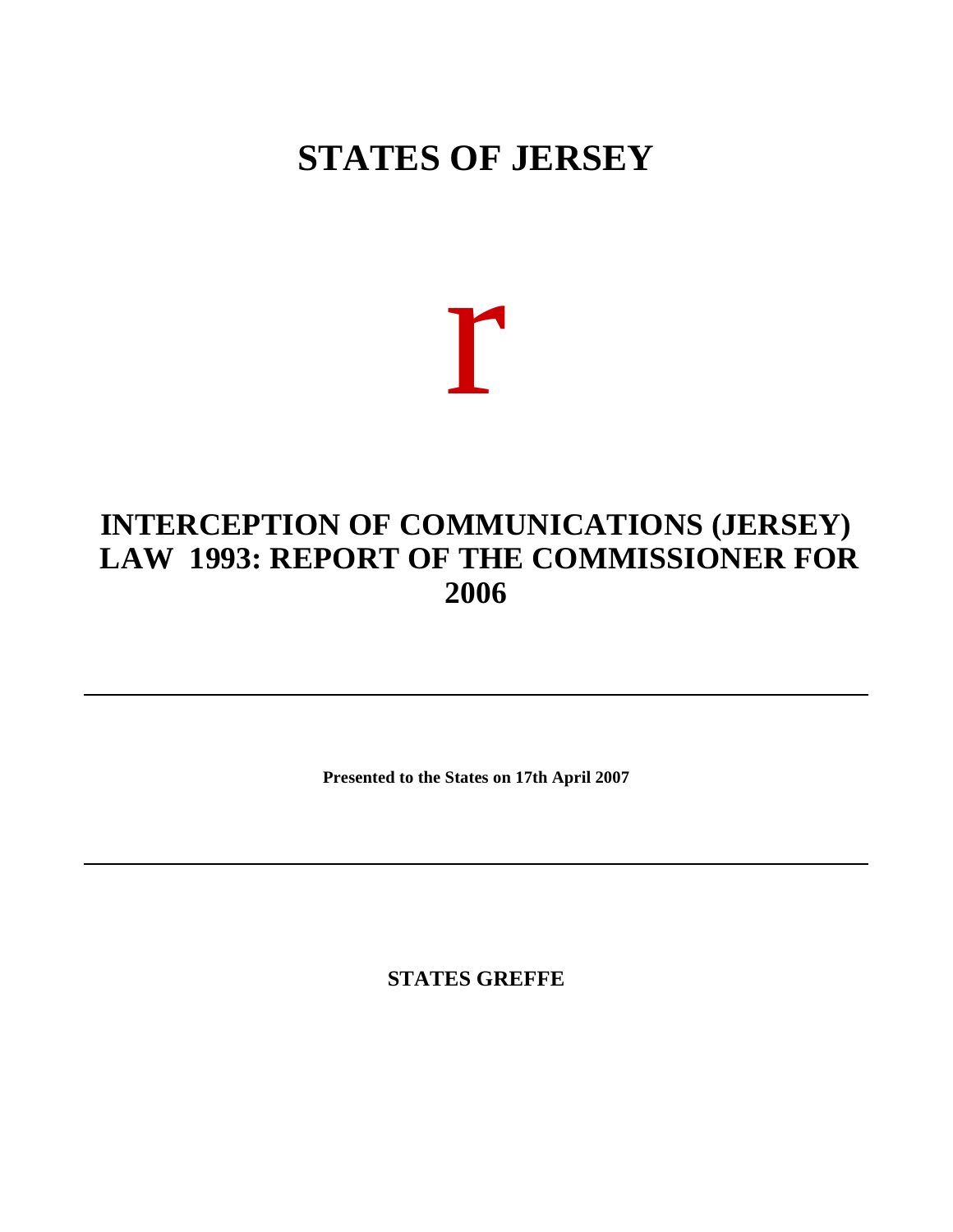## **REPORT**

- 1. The Interception of Communications (Jersey) Law 1993 makes provision for and in connection with the interception of communications sent by post or by means of the public telecommunications system.
- 2. Article 2 creates the offence of unlawful interception where a person intentionally intercepts  $\epsilon$ communication in the course of its transmission by post or by means of the public telecommunications system. A person is not guilty of an offence under the Article if the communication is intercepted in obedience to a warrant issued by the Attorney General under Article 3 or where alternative defences provided by Article  $2(2)(b)(d)$  are applicable.
- 3. Applications for warrants are made to the Attorney General by the States of Jersey Police and by the States of Jersey Customs and Immigration Service. They are subject to strict requirements and controls.
- 4. By virtue of Article 3(2) the Attorney General shall not issue a warrant unless he considers that a warrant is necessary: (a) in the interests of national security; or (b) for the purpose of preventing or detecting serious crime.
- 5. Serious crime is defined in Article  $1(3)$ . An offence of serious crime is committed if, but only if: (a) i involves the use of violence, results in substantial gain or is conduct by a large number of persons in pursuit of a common purpose; or (b) the offence is one for which a person who has obtained the age of 21 years and has no previous convictions could reasonably be expected to be sentenced to a term of imprisonment of 3 years or more.
- 6. The issue and duration of warrants is covered by Article 5. A warrant shall, unless renewed, cease to have effect at the end of the relevant period, which, under paragraph  $6(a)$ , means 2 months beginning with the day on which it was issued. Under paragraph  $6(2)(b)$ , renewals are for one month, although applications may be made for further renewals.
- 7. The duties of the Commissioner are defined by Article 9 and include the responsibility of keeping under review the functions of the Attorney General, which are conferred on him by Articles 3-6, and the adequacy of any arrangements made for the purposes of Article 7.
- 8. In the discharge of my duties I have ensured that the Law Officers have made available to me all the documentation generated in relation to the requests for, and issue of, warrants for interception, including the Quarterly Reports submitted to them during the course of the year. I have examined the documentation. I have discussed the position generally with the Attorney General and with the Solicitor General. I am satisfied that the Law Officers have exercised the greatest care in the way in which they have issued their warrants.
- 9. In the course of my investigations I had a meeting with Chief Inspector Bonjour of the Police and Mr. Le Marquand, the Director of Customs. I also met the officers who participate in the mechanics of interception at the site where those operations are conducted and I viewed the facilities available to them which are to a standard approved by the Home Office in London.
- 10. I am satisfied that all those concerned in the applications for and execution of warrants have a clear and informed recognition of their obligations. Every effort is made to ensure that interception in each case does not go beyond what is strictly required to intercept communications covered by the warrant.
- 11. Furthermore I am satisfied that there exists a rigorous internal vetting procedure for those engaged in monitoring duties and there is both day-to-day and overall supervision by senior officers. I am satisfied that rules exist to ensure that intercepted material is not reproduced unnecessarily and that it is never removed from the appropriate location. I have been assured that knowledge of interceptions is kept strictly limited to those who need to know.
- 12. I am satisfied that those involved are aware that interception is rightly considered as a grave invasion of